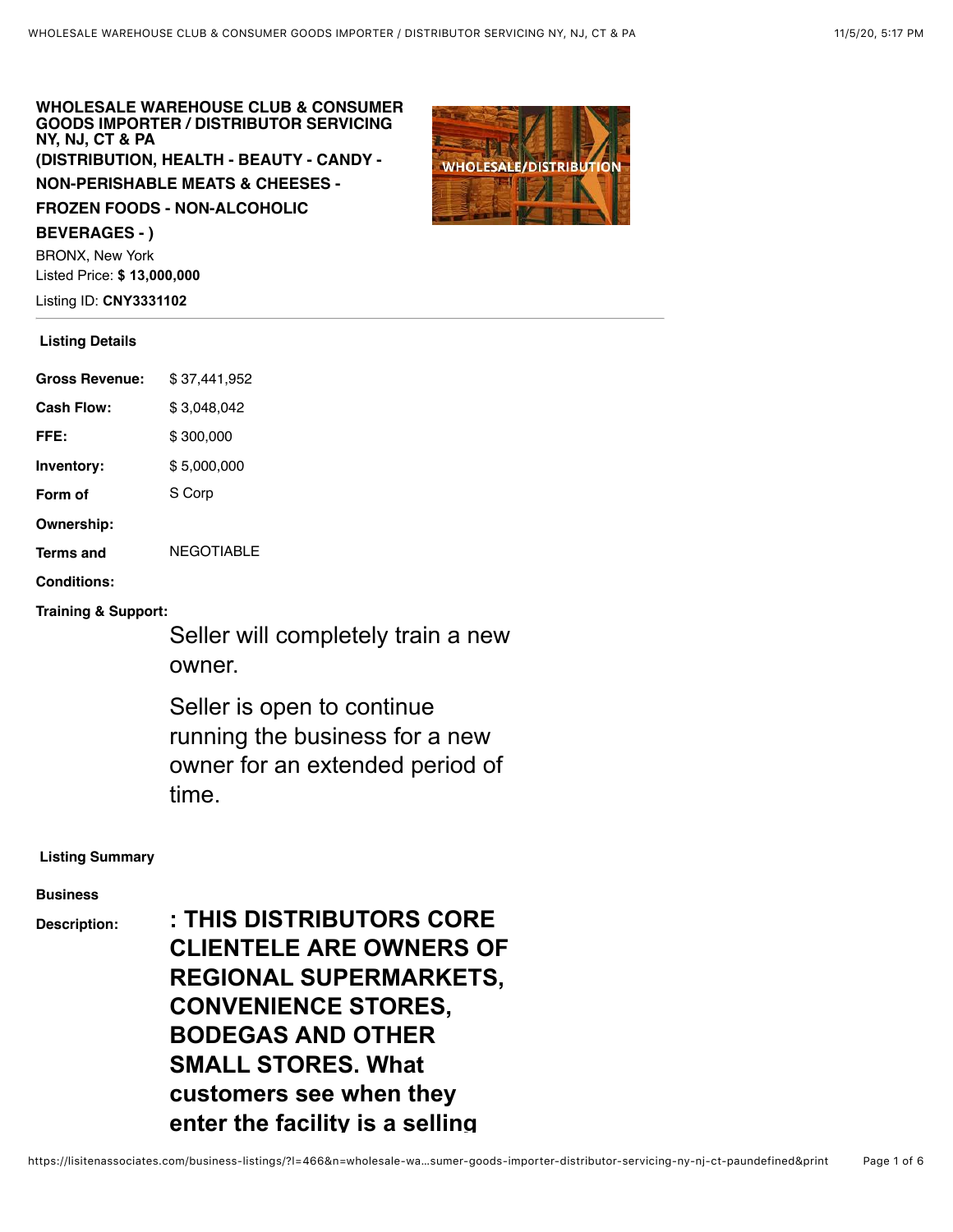**enter the facility is a selling floor setup and organized exactly like a traditional warehouse club with proper signage, products and inventory all neatly displayed and organized on metal racked shelves.**

**The 50,000 square foot warehouse is well organized and filled from floor to ceiling. The \$5,000,000 of inventory includes a wide assortment of non-perishable food items, over the counter drugs, beauty aids and other dry goods. In all they stock over 6,000 different items that are routinely purchased by their loyal**

**customer base who come from all over the region. This company carries many items that no other competitor has. All the items are bar-coded and all purchases are recorded on the POS system. In addition the facility is monitored by security camera to prevent theft. The company owns 4 trucks that are used for deliveries.**

**This Company Sales are focused in the following categories:**

- **Health**
- **Beauty**
- **Candy**
- **Non-Perishable Meats & Cheeses**
- **Frozen Foods**
- **Non-Alcoholic Beverages**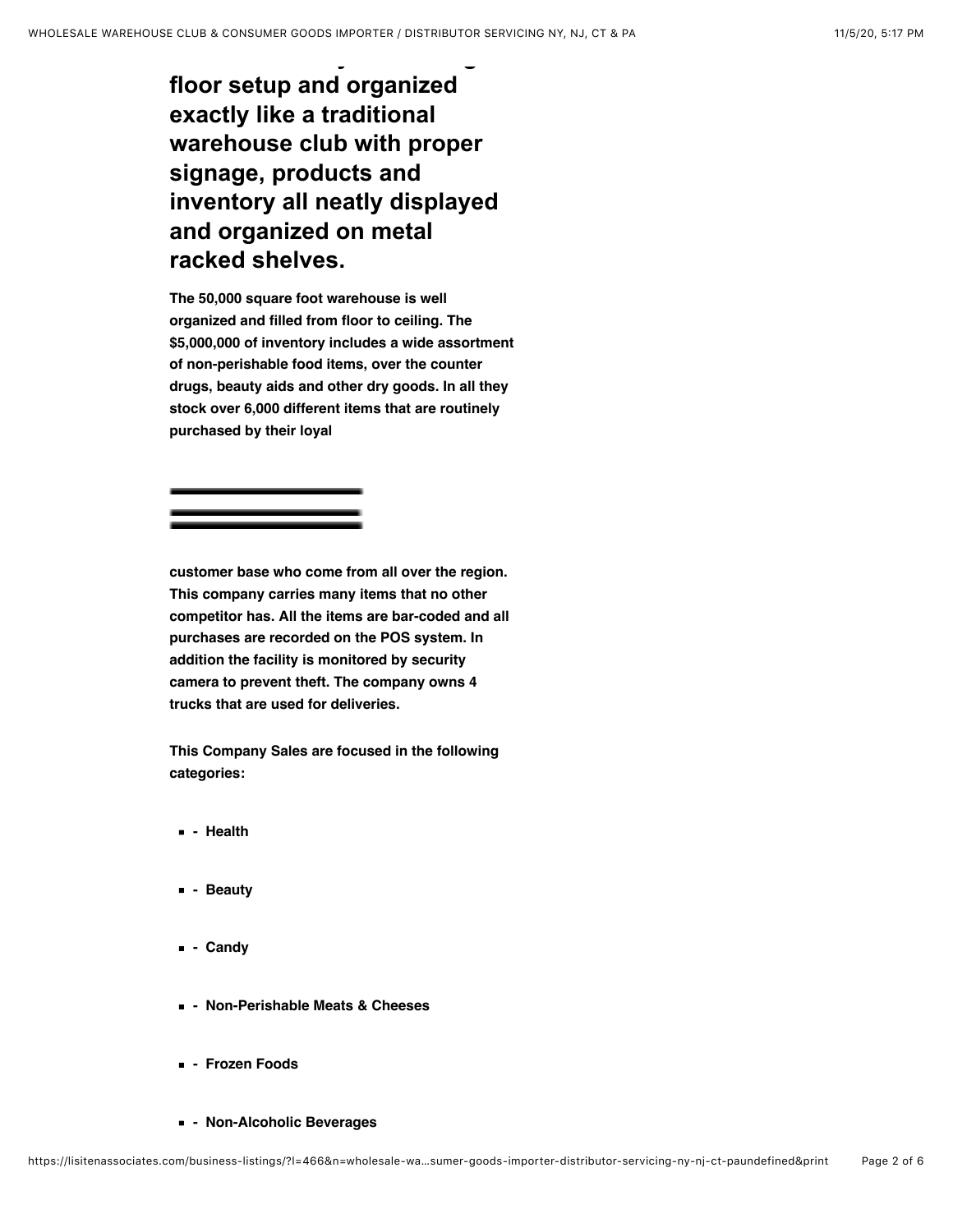- **Paper Goods**
- **Janitorial Supplies**

#### **Historical**

**Summary:** 0. **Established 28 years ago this Company has been built at a steady pace due to managements focus on constantly delivering a positive experience to their customer base.**

> **\*The company recently moved from a 28,000' building into its brand new 50,000' facility. This new location has ample room for storage allowing the company to now meet minimums and buy direct from major vendors vs purchasing from subdistributors increasing the companies bottom line.**

**\*\*The Company recently expanded it's cold nonperishable meats and cheese offerings and increased its frozen food section significantly.**

**\*\*\*Deliveries through online ordering and orders from sales agents calling on**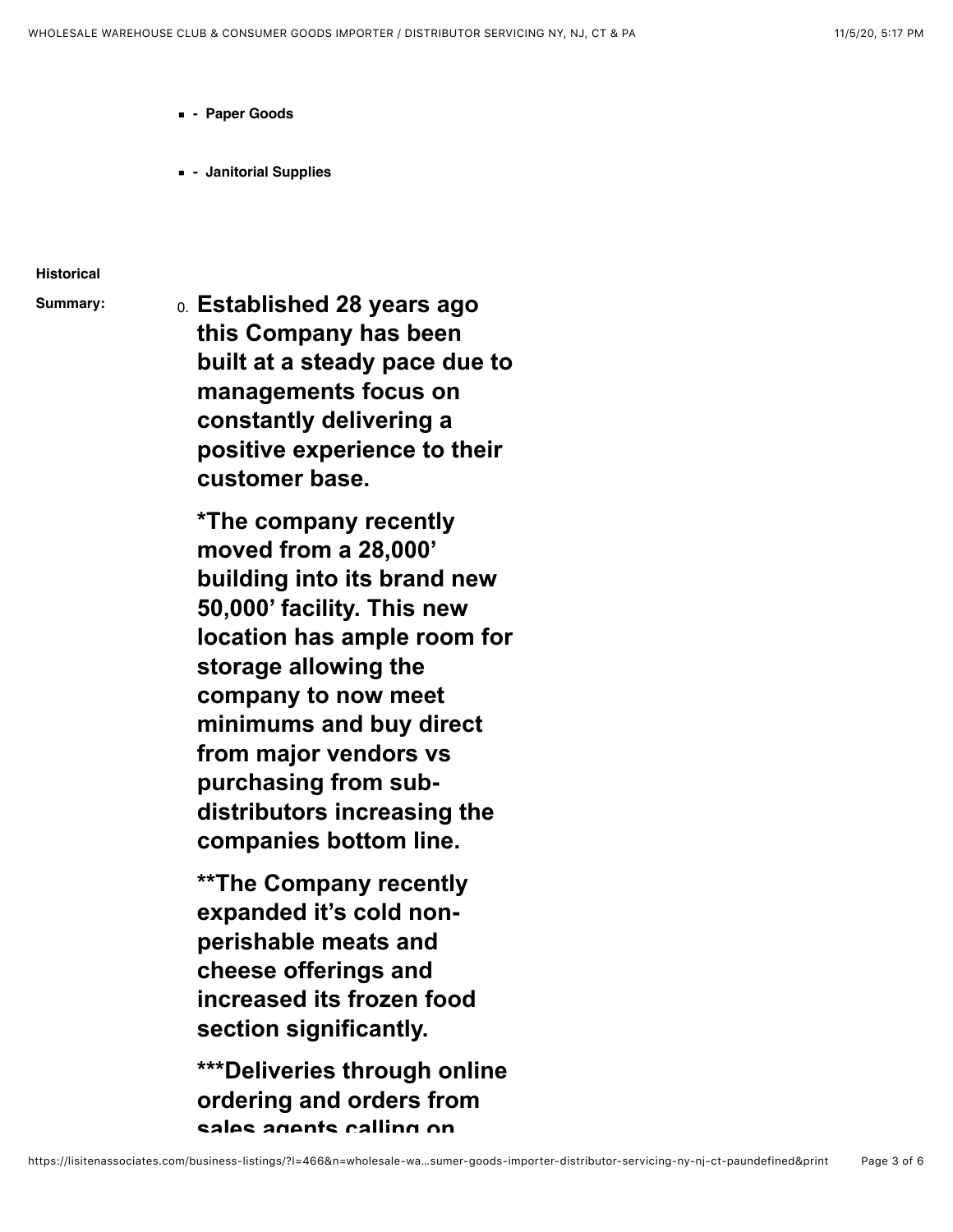**sales agents calling on customers in the field continue to increase every year.**

**\*\*\*\*The business is considered an "Essential" Business.**

**ALL SALES ARE RECORDED AND ON THE BOOKS. This business grows every year and 2020 will be the biggest year yet!**

## **Owner**

- **Qualifications:** 0. **General business experience. Distribution and purchasing experience a plus.**
	- 1. **Spanish language knowledge helpful but not necessary.**

## **Competition:**

- 0. : A true leader in its market catering to the ethnic markets on items that no other competitor sells.
- 1. This company also imports specialty items that they have alone.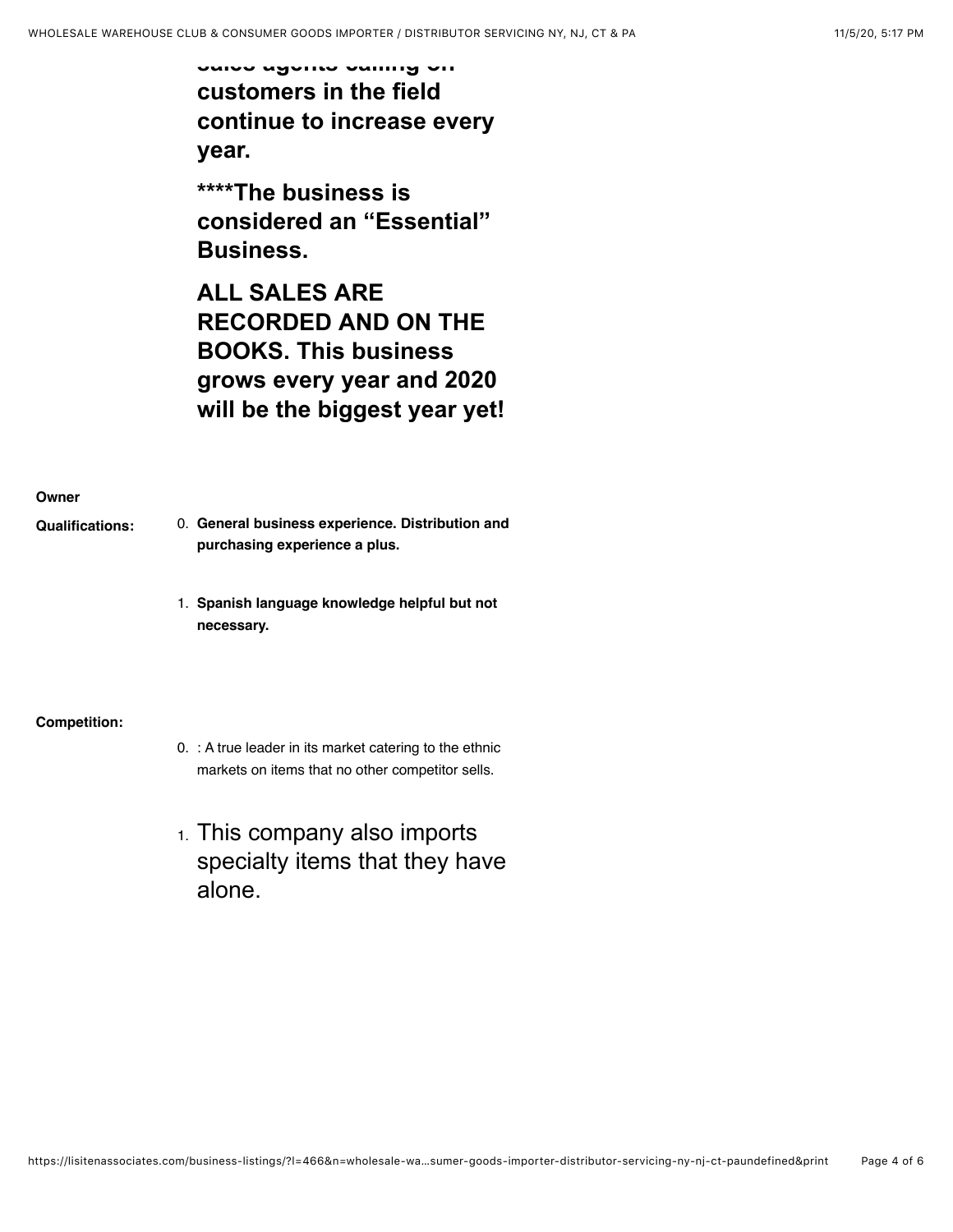#### **Potential Growth:**

**Growth will continue into the future with the companies recent strategic move to a new facility, continuing to add product lines, adding more salesman to target underserved markets and continuing to add proprietary imported items.**

**Financing/Terms: NEGOTIABLE**

**Location**

| <b>Lease Expire:</b>     | 0000-00-00         |
|--------------------------|--------------------|
| Option:                  | Y                  |
| <b>Lease Security:</b>   | 116000             |
| <b>Monthly Rent:</b>     | \$58.300           |
| <b>Square Footage:</b>   | 50000              |
| <b>Type of Location:</b> | <b>Stand Alone</b> |